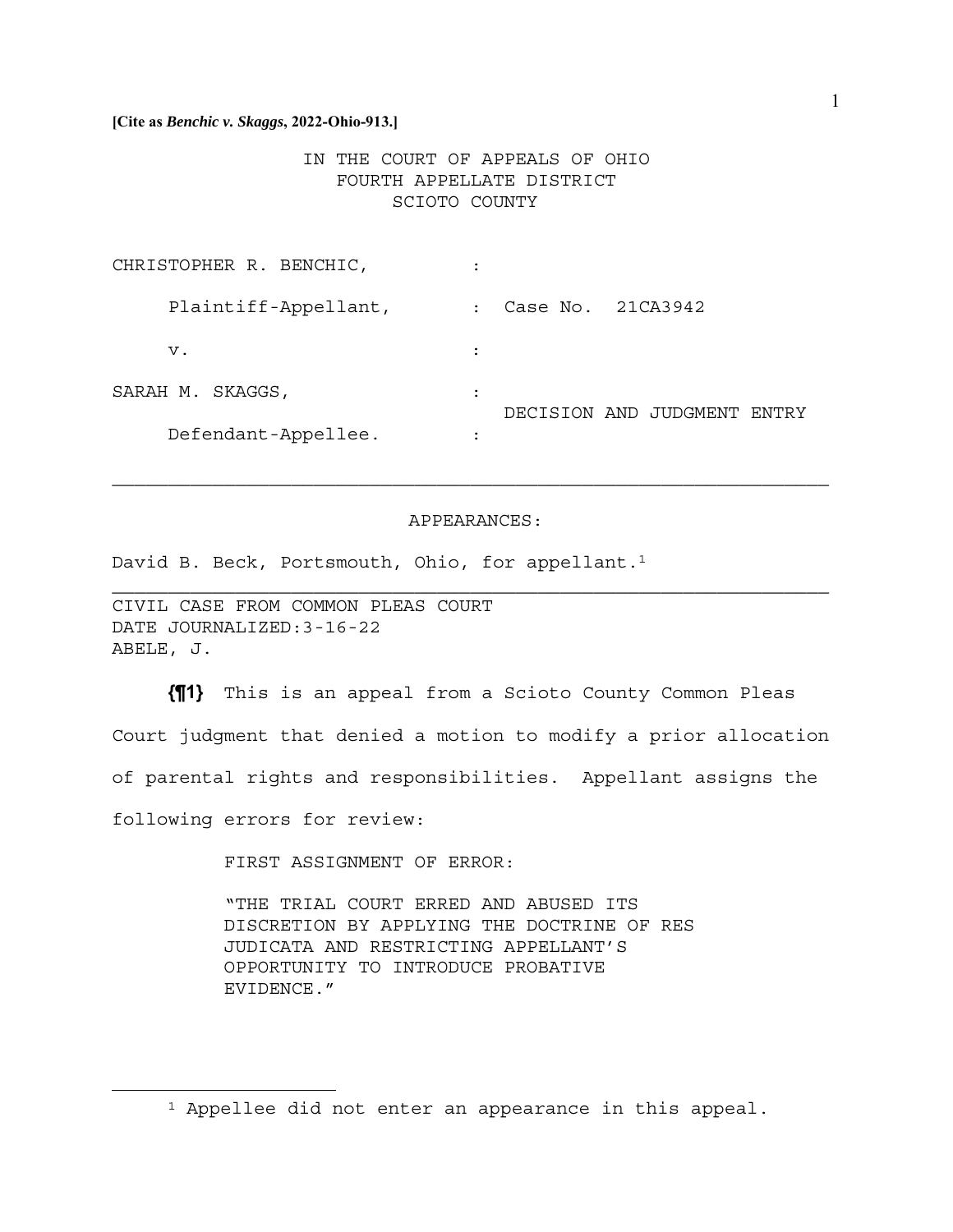SECOND ASSIGNMENT OF ERROR:

"THE TRIAL COURT ERRED AND ABUSED ITS DISCRETION BY APPLYING O.R.C. 3109.04(E)(1)(a) TO RESTRICT APPELLANT FROM PRESENTING EVIDENCE PRIOR TO MARCH 21, 2019."

**{¶2}** 

**{¶3}** The unmarried parties are the biological parents of twin boys born in 2013. Approximately six months after the children's birth, the parties terminated their relationship. Appellant subsequently filed a complaint to establish a fatherchild relationship with the twins and request that the court either (1) designate him the children's residential parent and legal custodian, or (2) establish a shared parenting plan.

**{¶4}** Later, the parties agreed to designate appellee the residential parent and legal custodian and award appellant parenting time. On February 23, 2015, the trial court entered a judgment entry that reflected the parties' agreement.

**{¶5}** On January 15, 2016, appellant filed a motion to modify his parenting time. The parties later entered into an agreement regarding appellant's motion and, on June 21, 2016, the court modified appellant's parenting time in accordance with the parties' agreement.

**{¶6}** On November 20, 2018, appellee filed an emergency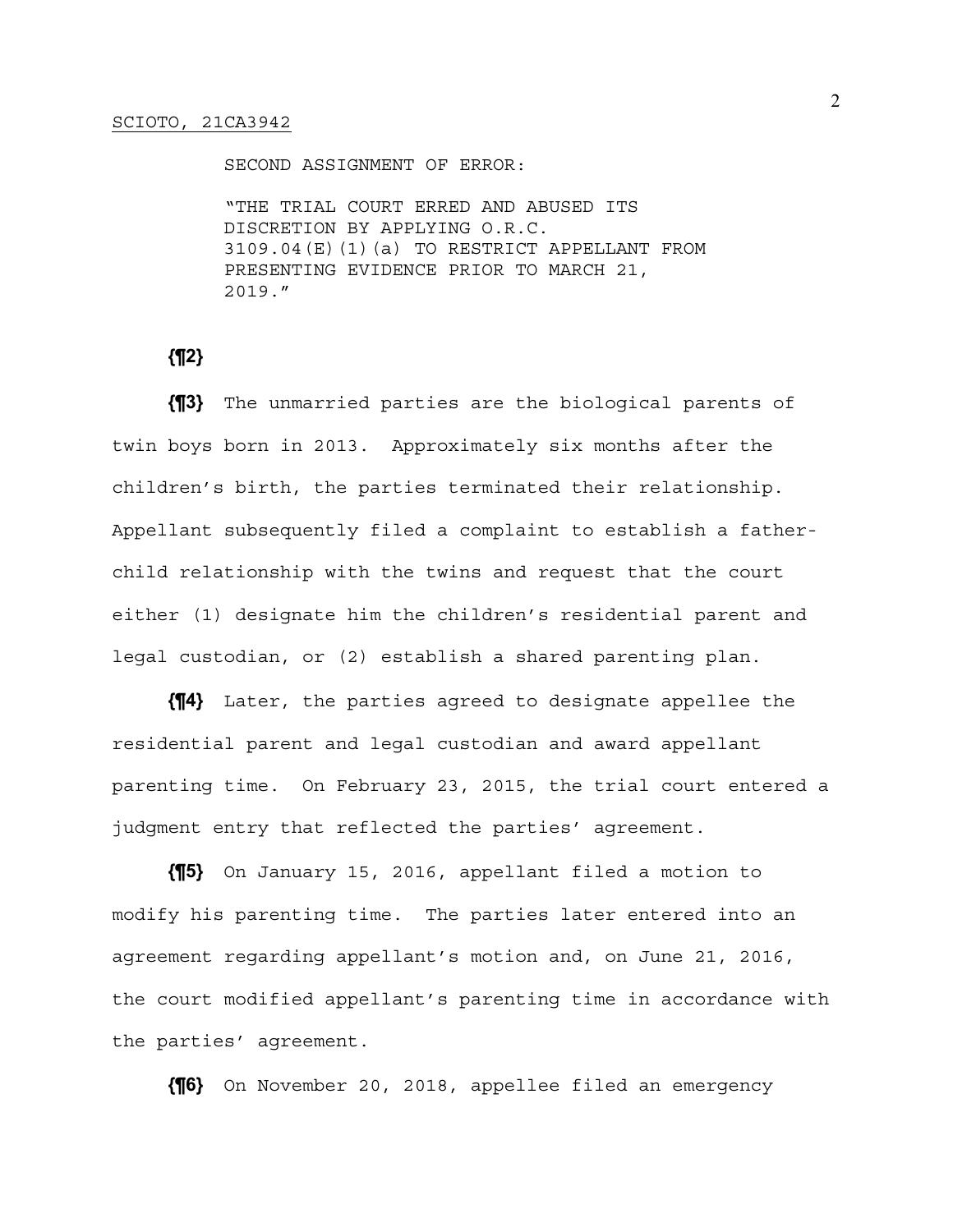motion that asked the trial court to suspend the children's parenting time with appellant. Appellee alleged that the children's uncle sexually abused the children while in appellant's care.

**{¶7}** The trial court granted appellee's motion and stated "that temporary custody" of the children "shall vest with" appellee until further order of the court. The court also suspended appellant's parenting time.

**{¶8}** On January 9, 2019, the trial court found that, concerning appellee's November 20, 2018 motion, the parties agreed to resume operating under the court's June 21, 2016 parenting time order. On March 21, 2019, the trial court entered an order that modified its January 9, 2019 order to add a provision that the children not have any unsupervised contact with their uncle, Matthew Benchic.

**{¶9}** A few weeks later, appellant filed a motion to modify the prior allocation of parental rights and responsibilities and asserted that a change in circumstances had occurred since the court's prior decree that designated appellee the children's residential parent and legal custodian. Appellant thus requested the court to designate him the children's residential parent and legal custodian.

**{¶10}** On December 15, 2020, appellant filed an ex parte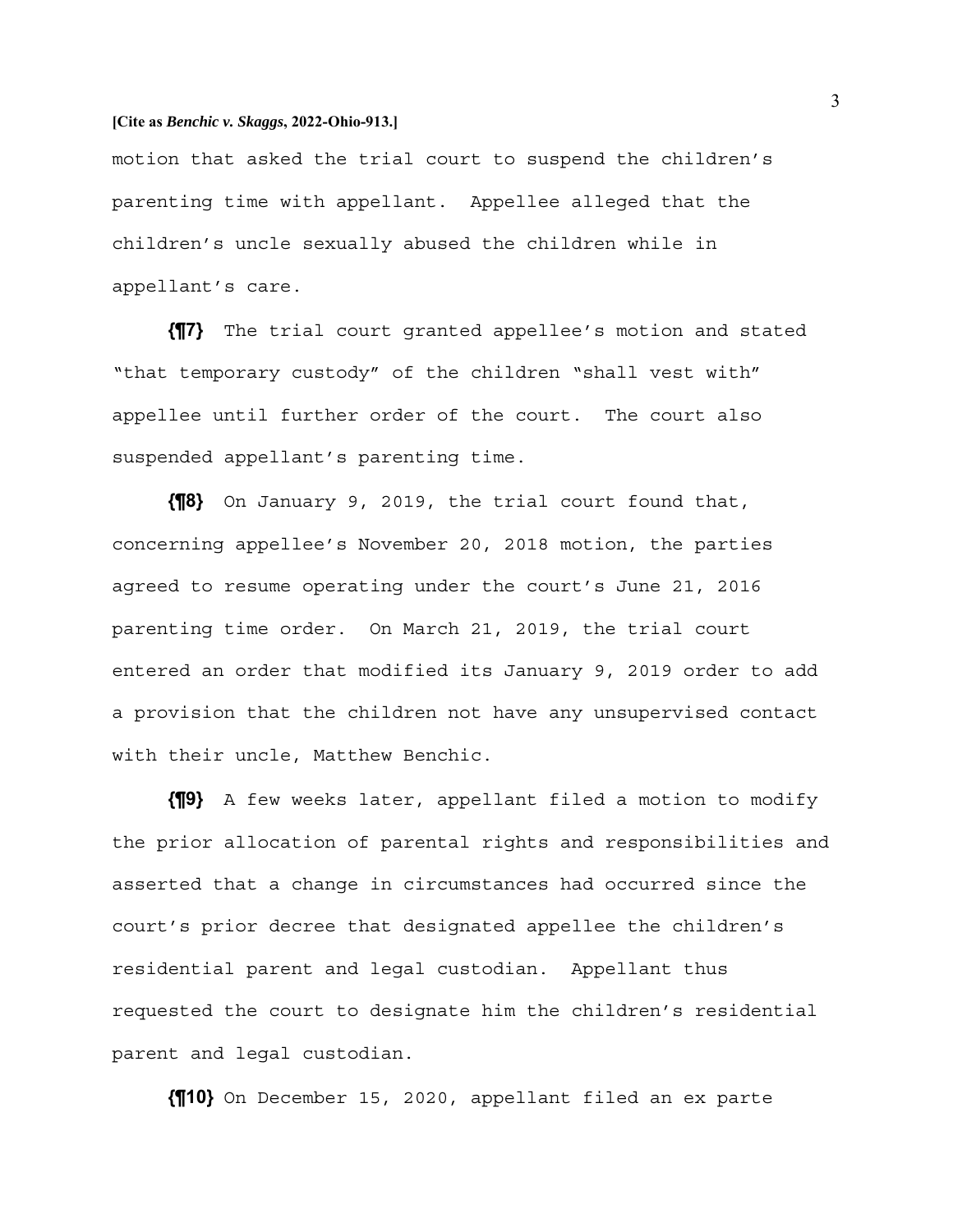motion for emergency custody and alleged that appellee "has been involved in a toxic relationship with her girlfriend" and that the girlfriend recently contacted appellant. The girlfriend alleged that (1) the children had been "exposed to fighting, violence, drugs and mental illness," (2) appellee is "an unfit, mentally ill, drug abuser," and (3) appellee beat one of the children with a wooden spoon and slapped the child in the face. Appellant further claimed that his current wife, Megan, noted during the last visitation exchange that appellee's eyes were "completely glassed over" and appellee "was unsteady on her feet." Megan additionally noticed that appellee "stumble[d]" when appellee approached the children to give them a hug, and appellee "was unable to communicate with [Megan] because her speech was so unclear." The guardian ad litem joined in appellant's motion for ex parte emergency custody. The trial court subsequently granted appellant's motion and awarded him temporary emergency custody of the children.

**{¶11}** On January 6, 2021, the court held a hearing regarding appellant's motion for ex parte emergency custody. At the hearing, Caitlynn Roberts testified that she and appellee had been in a relationship for approximately one year that ended in October 2020. Roberts explained that in December 2020, after the relationship ended, Roberts sent messages to appellant and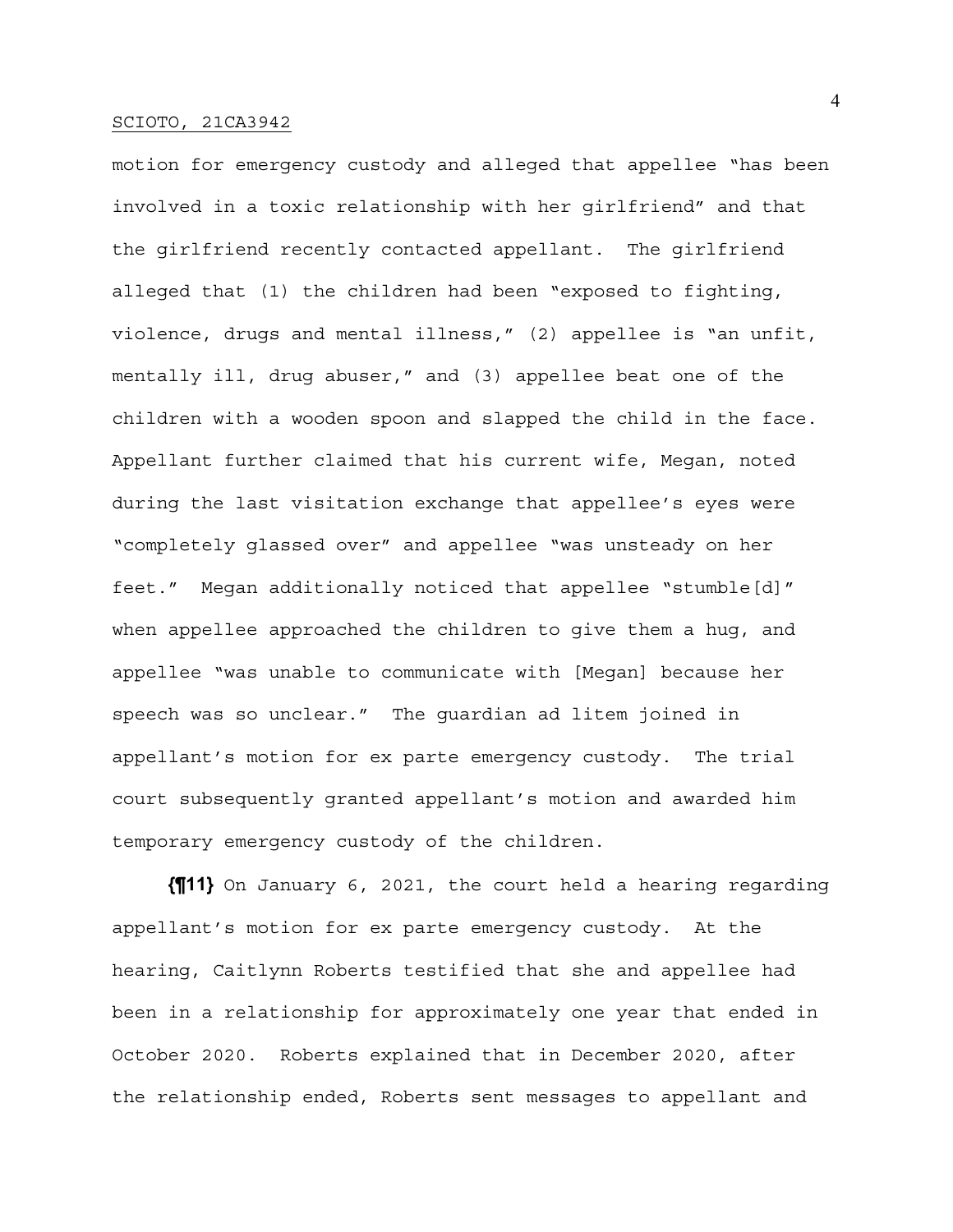Megan that claimed, inter alia, that (1) appellee gave Roberts a black eye, (2) appellee smoked marijuana in front of the children, (3) appellee is "lazy" and sleeps "all day," (4) appellee exposed the children to fighting, screaming, and violence, (5) appellee "is unfit and mentally ill," and (6) appellee takes twenty-plus pills each day. Roberts admitted, however, that she fabricated all of the allegations. Roberts stated that she was upset at the time and "just kinda wanted to start drama."

**{¶12}** After the hearing, the trial court held another hearing to consider appellant's motion to modify the prior allocation of parental rights and responsibilities. The guardian ad litem, Christine Scott, testified and recommended that the court designate appellant the children's residential parent. Scott related that one of the twins, Greyson, is educationally delayed by about two and one-half years. Scott suggested that appellee did not intervene in Greyson's education sooner and did not act quickly enough to ensure that Greyson had an IEP in place. Scott also indicated that appellee believed that Matthew abused the boys and that appellee initially sought counseling. Scott noted that, even though appellee continued to believe that Matthew had abused the children, appellee did not continue counseling for the children.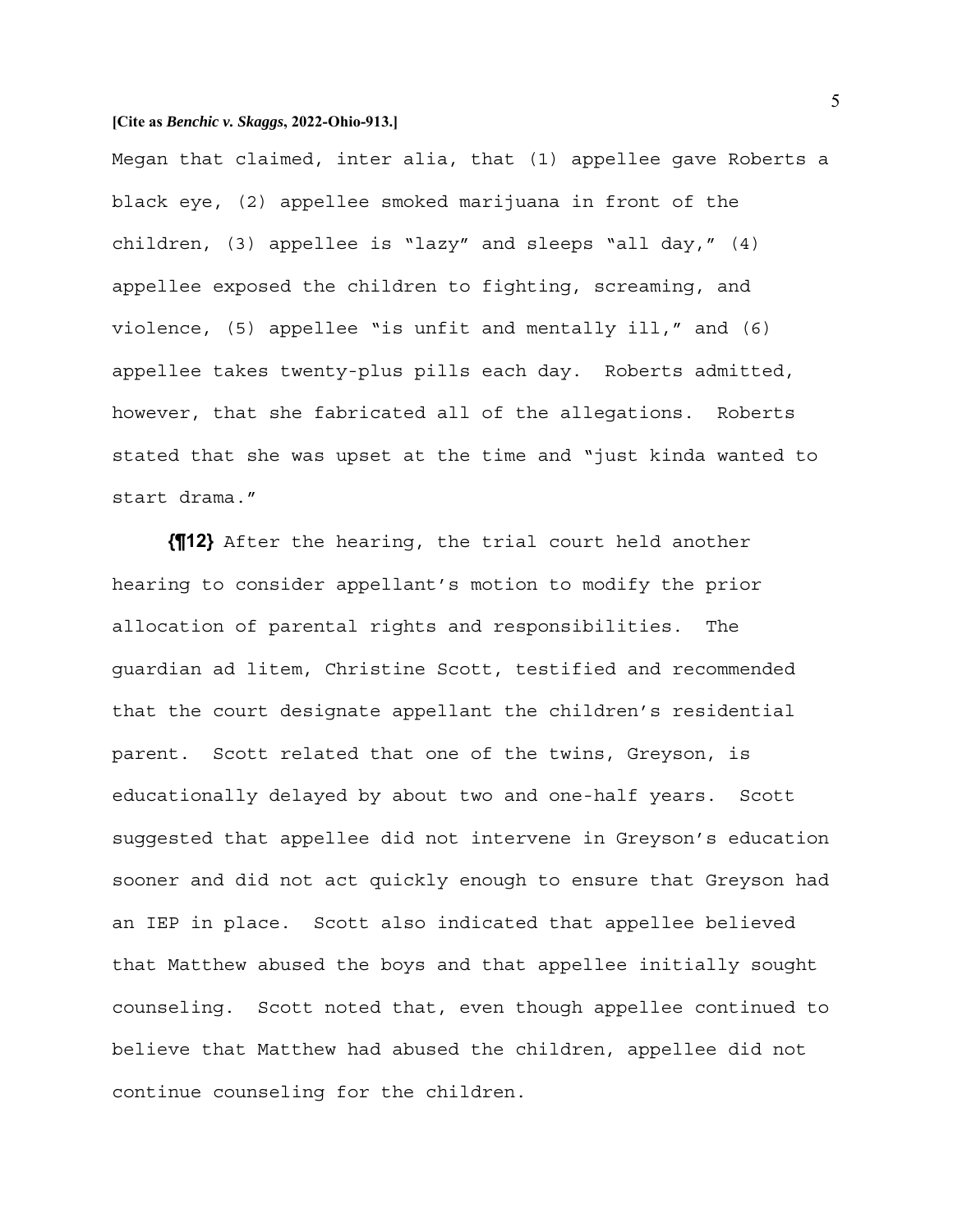**{¶13}** Appellant's counsel attempted to question Scott regarding the abuse allegations, but appellee's counsel objected and stated that he "believe[s] this is all res judicata." The court agreed and stated, "Yeah[,] so why are you going there?" Appellant's counsel stated that he believed that the court needs to "know that [appellee] believes this still occurred" and that if she believes that it occurred, then "why wasn't it being addressed." Counsel advised the court that he would try to approach the issue in a different manner, and the court said it would "hold onto" appellee's objection.

**{¶14}** Scott continued her testimony and stated that, if appellee "truly felt as if her kids had been abused, she was not addressing that issue." Scott explained that appellee told Scott that the children "were still suffering effects from it, but she had them in no type of mental health counseling." Scott also testified that if any individual continued to require their children to deal with an unfounded and untrue allegation of sexual abuse, it would not be healthy or beneficial for the children.

**{¶15}** During appellant's testimony, appellant's counsel attempted to ask appellant whether he thought that it is in the children's best interests for appellee to continue to believe that Matthew molested the children. The trial court, however,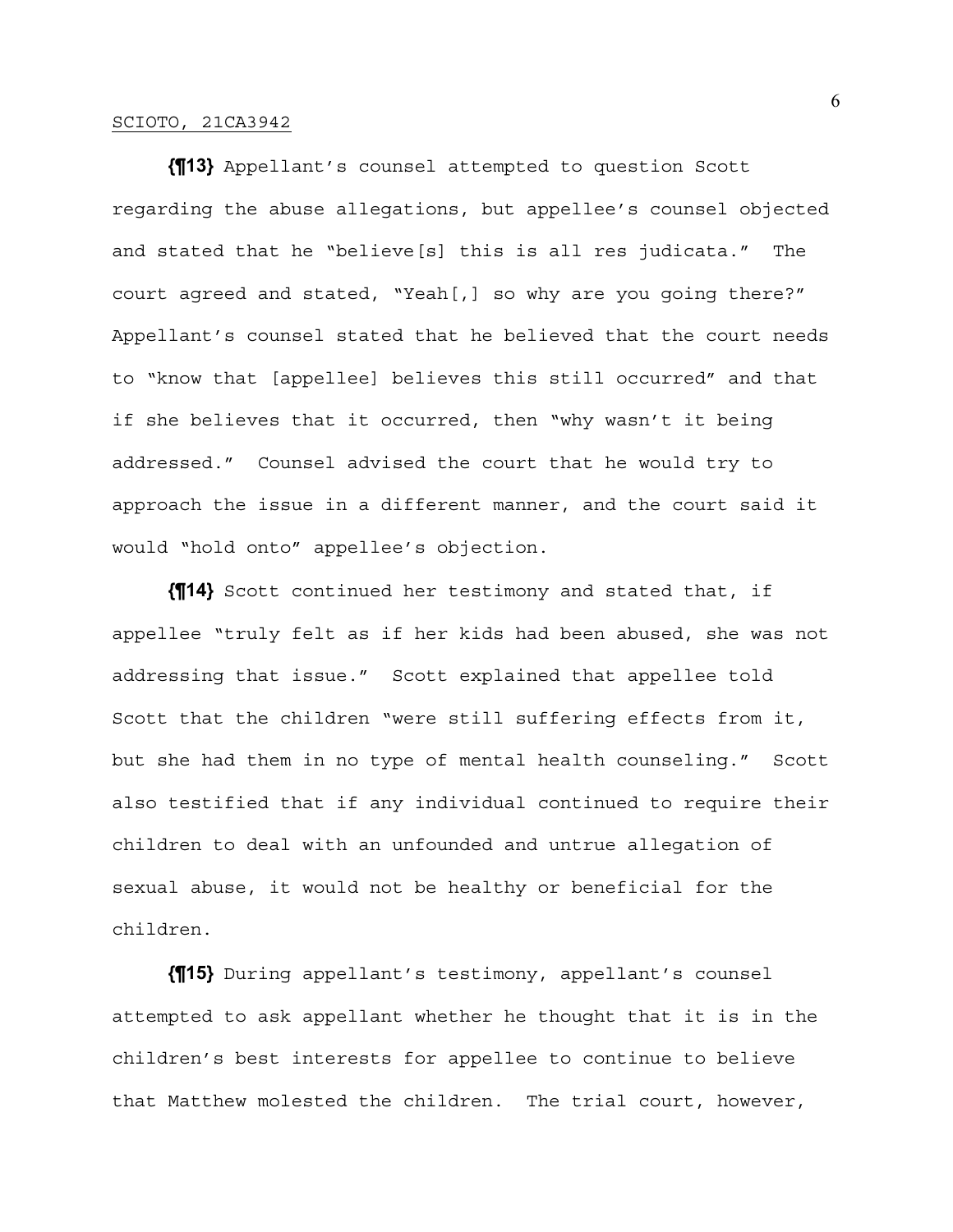did not allow counsel to continue with the questioning and sustained appellee's objection.

**{¶16}** After the hearing, appellant filed a post-hearing brief regarding the change in circumstances and alleged that Greyson's educational deficiencies and appellee's "complete fabrication of sexual molestation allegations" against Matthew constitute changed circumstances. Appellant asserted that the accusations "have had a significant impact on the children, the relationship between [the parties], the lack of trust between the parties, and [appellee]'s act of continuing counseling at Hope's Place. [sic]"

**{¶17}** On February 18, 2021, the trial court overruled appellant's motion to modify. The court (1) found that the date of the last decree was March 21, 2019, when the court entered an order regarding appellee's November 2018 emergency motion that asked the court to suspend appellant's visitation and (2) did not agree with appellant that a change in circumstances had occurred since the date of the court's last decree. The court recognized appellant's argument that appellee's continued belief that Matthew sexually molested the children and her decision to enroll the children in counseling constitutes a change in circumstances, but determined that neither of these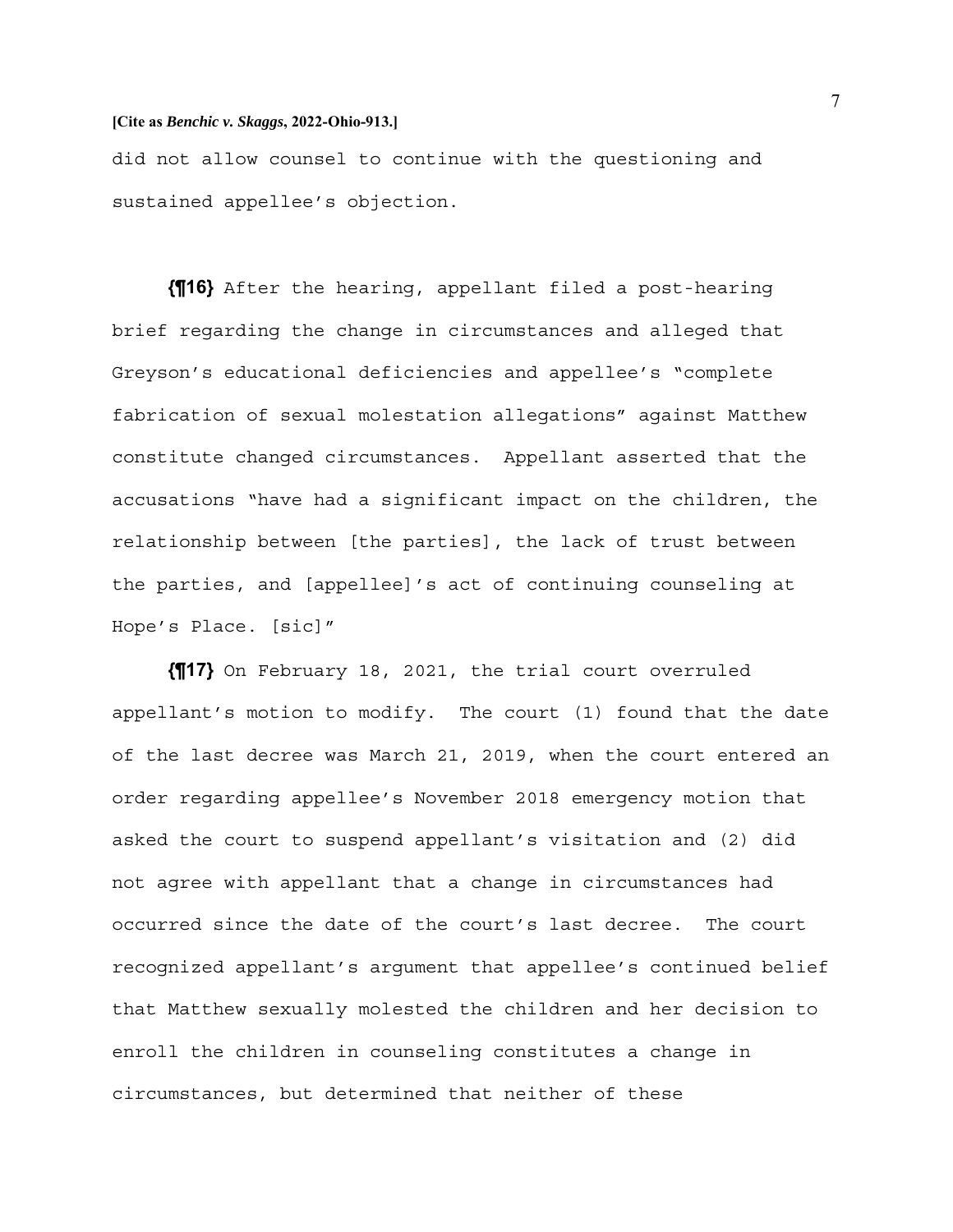circumstances was a change of substance so as to warrant modifying the residential parent. Moreover, the court found that appellant "seems to harbor an intense grudge or anger towards" appellee with respect to the allegations against Matthew and that appellant appeared to be using his motion to modify the prior allocation of parental rights and responsibilities "to prove his brother not guilty of allegations that were made prior to the last Judgment Entry entered in this case on March 21, 2019." The court noted that appellant did not litigate the issue and, instead, entered into an agreement with appellee. Ultimately, the court concluded that even if appellee's continued belief in the allegations is unjustifiable, her continued belief does not constitute "an event, occurrence, or situation that has had a material and adverse effect upon the children."

**{¶18}** The court thus denied appellant's motion to modify the prior allocation of parental rights and responsibilities. This appeal followed.

A

**{¶19}** Initially, we note that appellee did not file an appellate brief or otherwise appear in this appeal. When an appellee fails to file an appellate brief, App.R. 18(C) authorizes us to accept an appellant's statement of facts and 8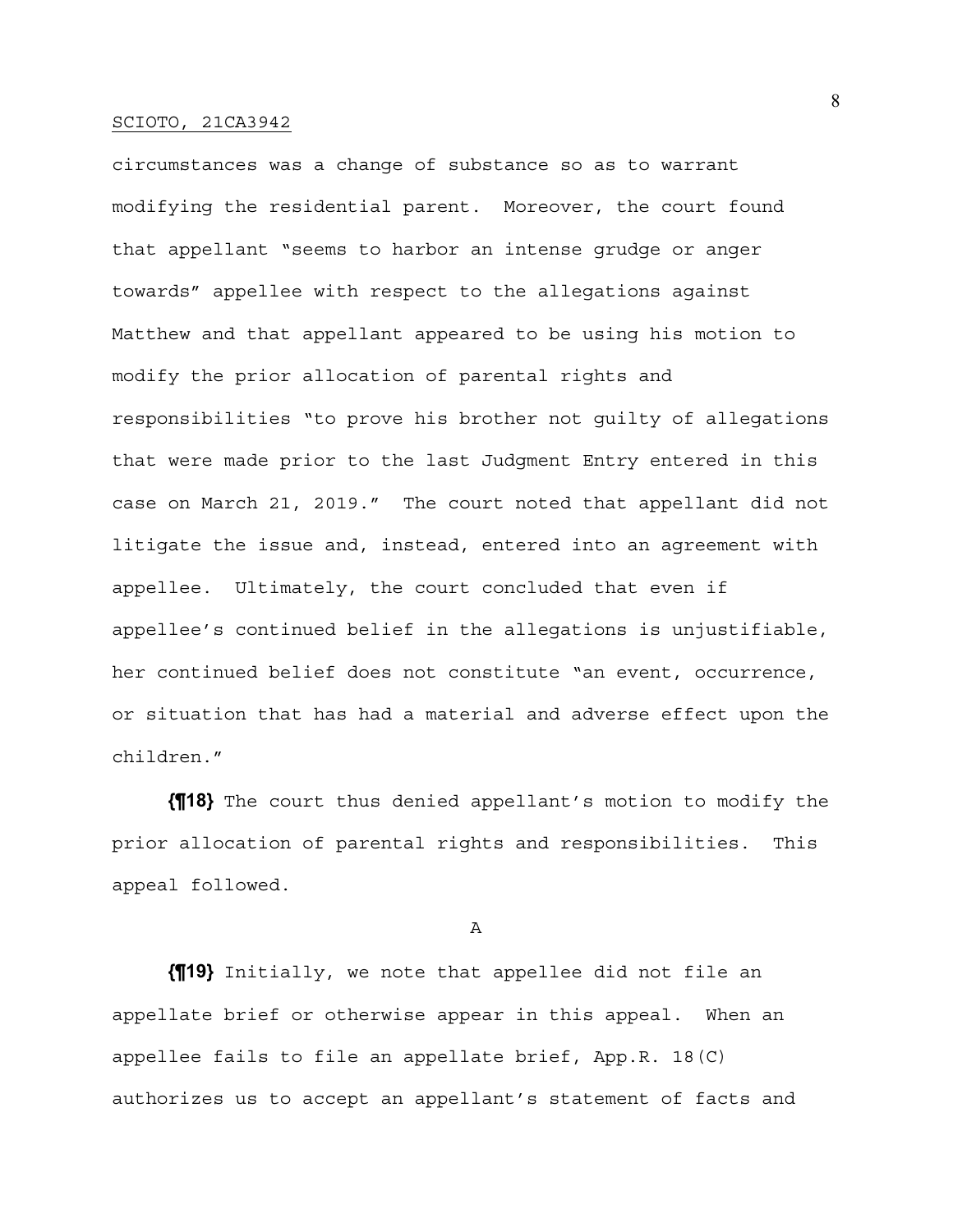issues as correct, then reverse a trial court's judgment as long as the appellant's brief "reasonably appears to sustain such action." In other words, an appellate court may reverse a judgment based solely on consideration of an appellant's brief. *E.g., State ex rel. Davidson v. Beathard*, \_\_\_ Ohio St.3d \_\_\_, 2021-Ohio-3125, \_\_\_ N.E.3d \_\_\_, ¶ 10; *Harper v. Neal*, 4th Dist. Hocking No. 15CA25, 2016-Ohio-7179, ¶ 14.

**{¶20}** In the case sub judice, after our review and as we explain below, we believe that appellant's brief reasonably appears to sustain a reversal of the trial court's judgment.

B

**{¶21}** For ease of discussion, we combine our review of appellant's two assignments of error. In his assignments of error, appellant argues, in essence, that the trial court improperly prohibited him from introducing evidence to establish that appellee knowingly fabricated the sexual abuse allegations or recklessly believed them to be true, and that her conduct had an adverse effect on the children.

**{¶22}** In his first assignment of error, appellant contends that the trial court incorrectly applied the doctrine of res judicata to prevent him from introducing evidence regarding the allegations. In his second assignment of error, appellant asserts that the trial court incorrectly construed R.C.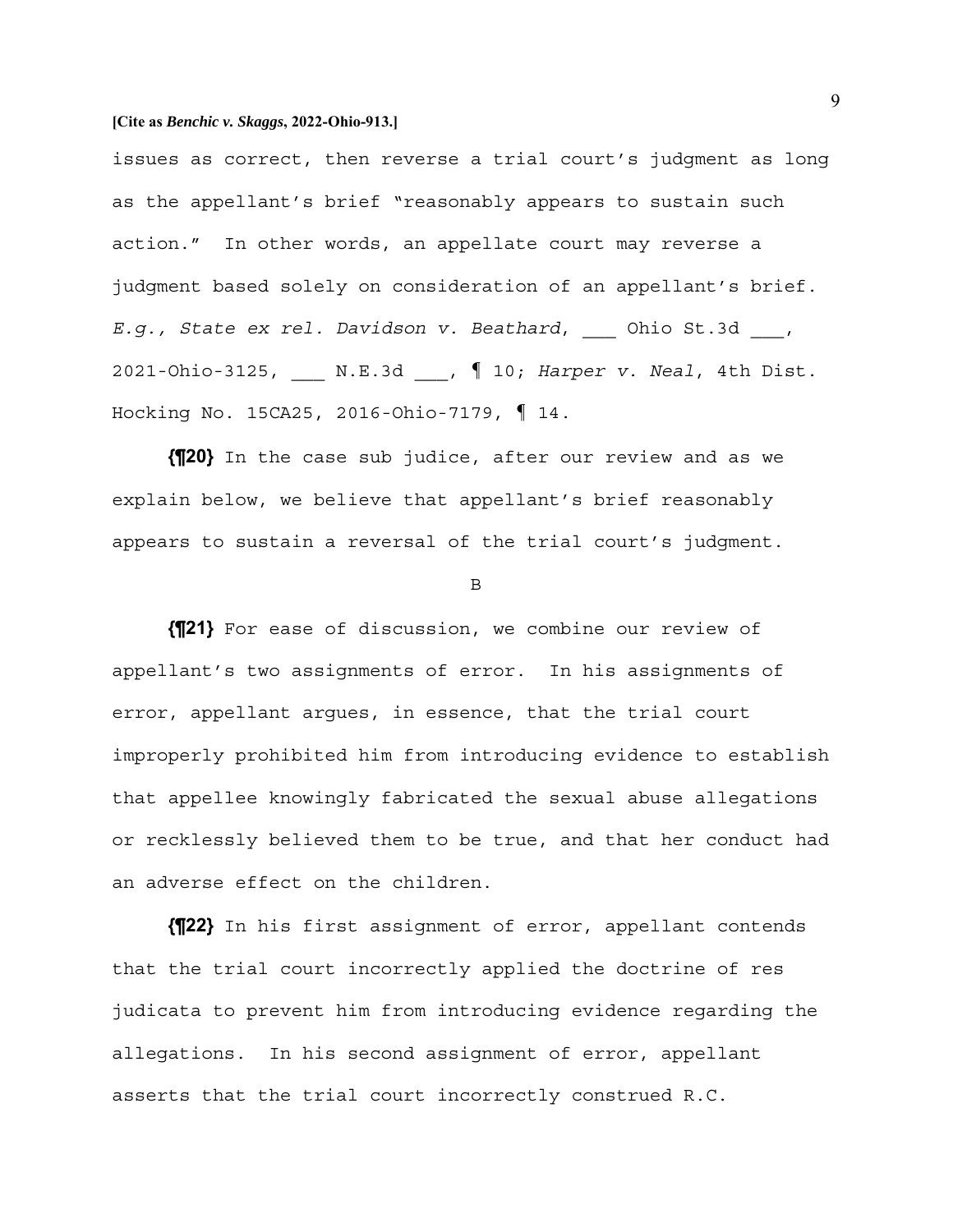3109.04(E)(1)(a) so as to prohibit him from presenting evidence that predated the court's March 21, 2019 order concerning appellee's emergency motion that asked the court to suspend appellant's parenting time with the children. Appellant alleges that the March 21, 2019 order is not a prior order allocating parental rights and responsibilities. He thus contends that R.C. 3109.04(E)(1)(a) does not limit his ability to present evidence regarding a change in circumstances to the time period between the court's March 21, 2019 order and the filing of his motion.

 $\mathcal{C}$ 

**{¶23}** Appellate courts generally review trial court decisions regarding the modification of a prior allocation of parental rights and responsibilities with the utmost deference. *Davis v. Flickinger*, 77 Ohio St.3d 415, 418, 674 N.E.2d 1159 (1997); *Miller v. Miller*, 37 Ohio St.3d 71, 74, 523 N.E.2d 846 (1988). Consequently, absent an abuse of discretion, we will generally not disturb a trial court's decision to modify parental rights and responsibilities. *Davis*, 77 Ohio St.3d at 418. "'Abuse of discretion' has been defined as an attitude that is unreasonable, arbitrary or unconscionable." *AAAA Ents., Inc. v. River Place Community Urban Redevelopment Corp.*, 50 Ohio St.3d 157, 161, 553 N.E.2d 597 (1990), citing *Huffman v. Hair*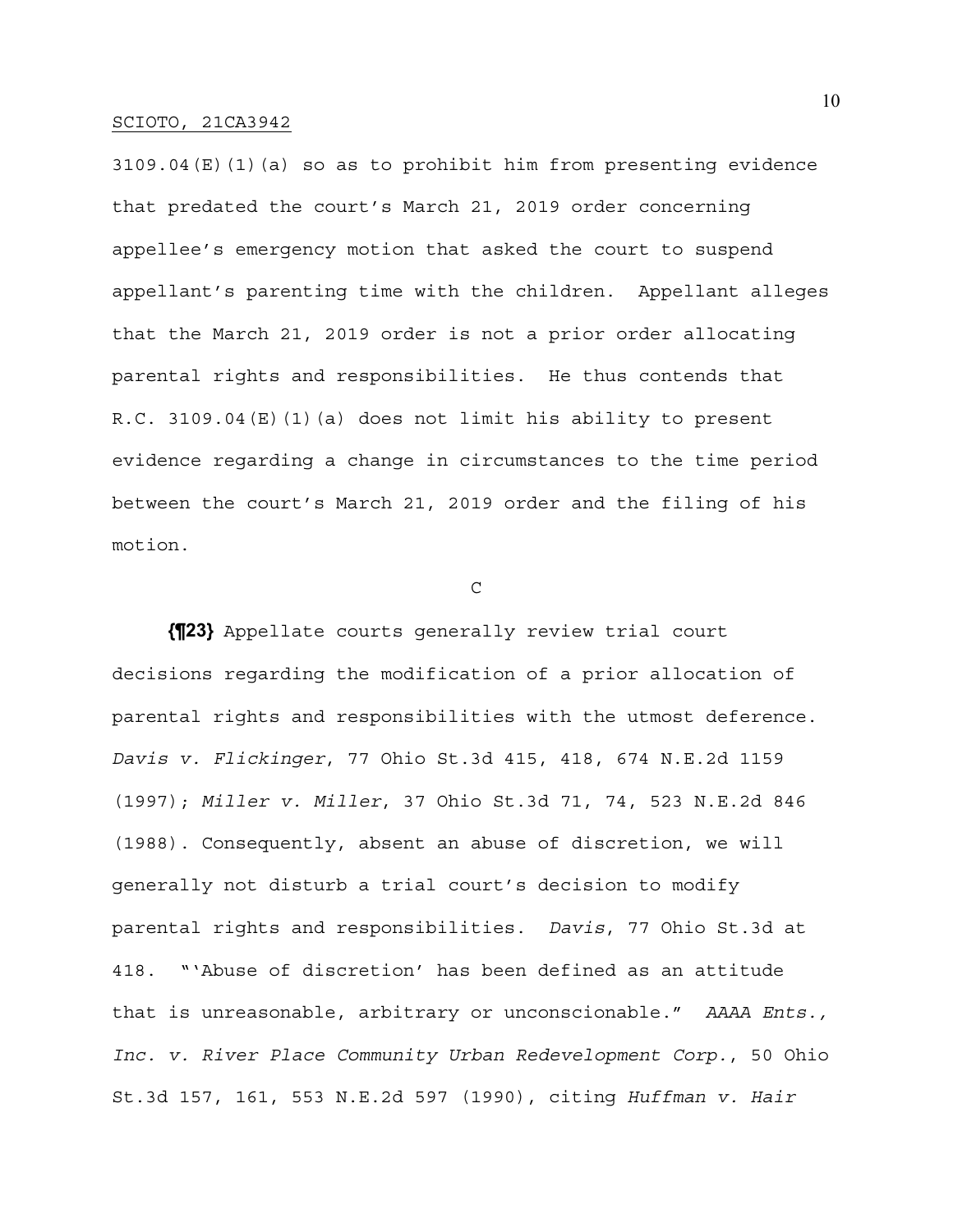*Surgeon, Inc.*, 19 Ohio St.3d 83, 87, 482 N.E.2d 1248 (1985). "It is to be expected that most instances of abuse of discretion will result in decisions that are simply unreasonable, rather than decisions that are unconscionable or arbitrary." *Id.* "A decision is unreasonable if there is no sound reasoning process that would support that decision. It is not enough that the reviewing court, were it deciding the issue de novo, would not have found that reasoning process to be persuasive, perhaps in view of countervailing reasoning processes that would support a contrary result." *Id.*

**{¶24}** In *Davis*, the court more specifically defined the standard of review that applies in custody proceedings as follows:

 "'Where an award of custody is supported by a substantial amount of credible and competent evidence, such an award will not be reversed as being against the weight of the evidence by a reviewing court. (*Trickey v. Trickey* [1952], 158 Ohio St. 9, 47 O.O. 481, 106 N.E.2d 772, approved and followed.)' [*Bechtol v. Bechtol* (1990), 49 Ohio St.3d 21, 550 N.E.2d 178, syllabus].

 The reason for this standard of review is that the trial judge has the best opportunity to view the demeanor, attitude, and credibility of each witness, something that does not translate well on the written page. As we stated in *Seasons Coal Co. v. Cleveland*  (1984), 10 Ohio St.3d 77, 80–81, 10 OBR 408, 410–412, 461 N.E.2d 1273, 1276–1277:

 'The underlying rationale of giving deference to the findings of the trial court rests with the knowledge that the trial judge is best able to view the witnesses and observe their demeanor, gestures and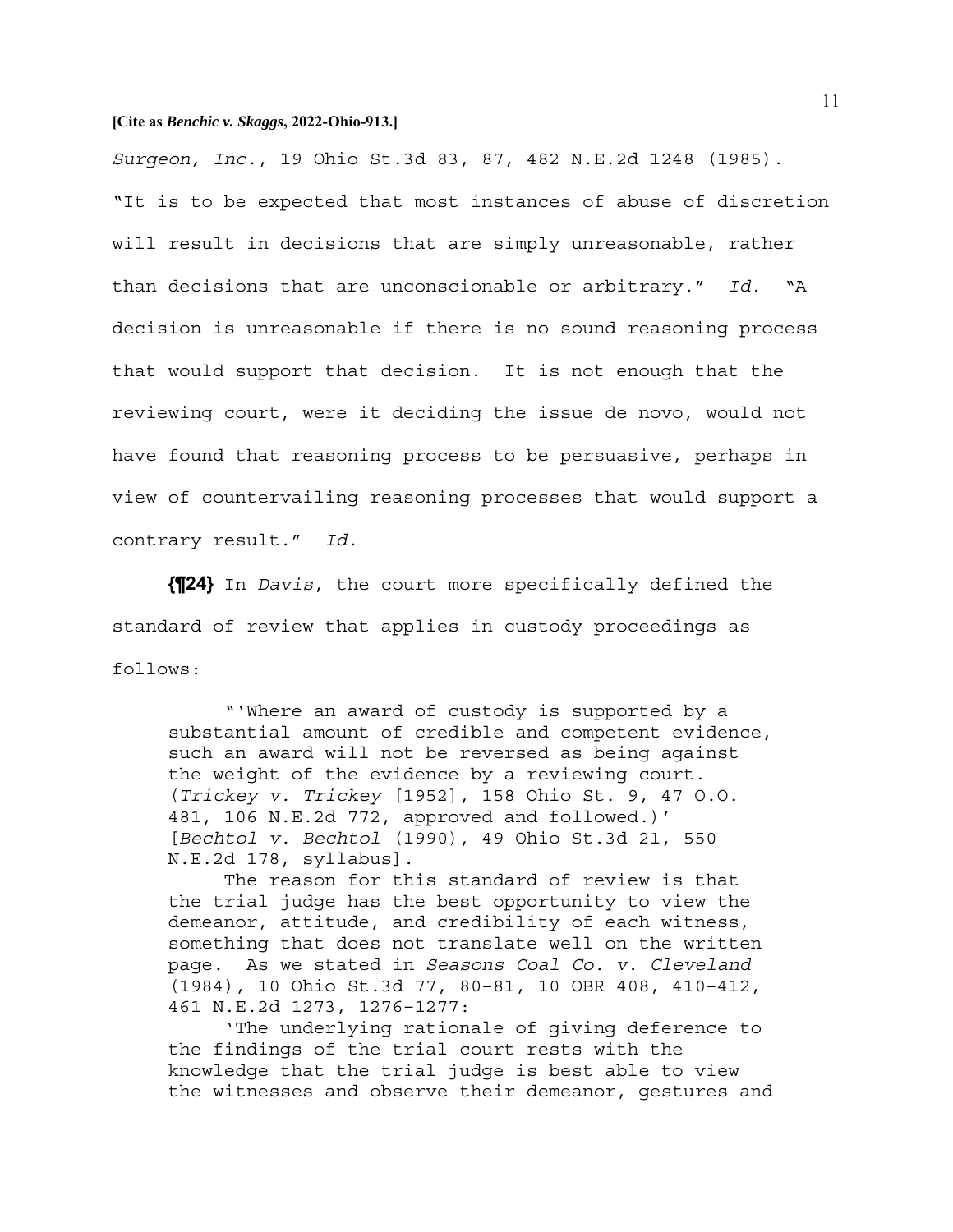voice inflections, and use these observations in weighing the credibility of the proffered testimony. \* \* \*

\* \* \* \*

 \* \* \* A reviewing court should not reverse a decision simply because it holds a different opinion concerning the credibility of the witnesses and evidence submitted before the trial court. A finding of an error in law is a legitimate ground for reversal, but a difference of opinion on credibility of witnesses and evidence is not. The determination of credibility of testimony and evidence must not be encroached upon by a reviewing tribunal, especially to the extent where the appellate court relies on unchallenged, excluded evidence in order to justify its reversal.'"

*Id.* at 418–419.

**{¶25}** Additionally, deferring to the trial court on matters of credibility is "crucial in a child custody case, where there may be much evident in the parties' demeanor and attitude that does not translate to the record well." *Id.* at 419. Furthermore, we recognize that "custody issues are some of the most difficult and agonizing decisions a trial judge must make. Therefore, a trial judge must have wide latitude in considering all the evidence." *Id.* at 418. As the Ohio Supreme Court longago explained:

 In proceedings involving the custody and welfare of children the power of the trial court to exercise discretion is peculiarly important. The knowledge obtained through contact with and observation of the parties and through independent investigation can not be conveyed to a reviewing court by printed record.

*Trickey*, 158 Ohio St. at 13.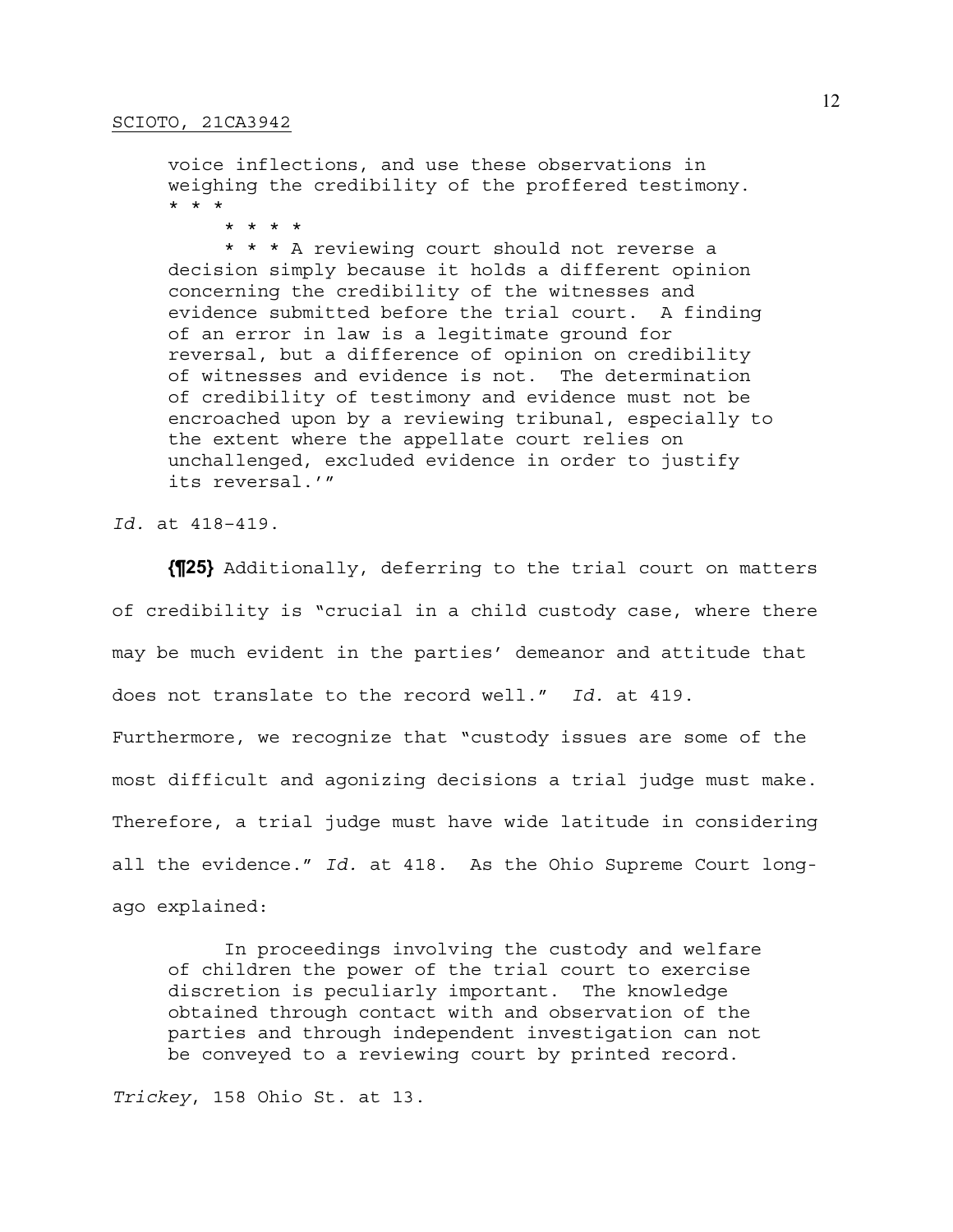**{¶26}** Thus, this standard of review does not permit us to reverse the trial court's decision if we simply disagree with the decision. We may, however, reverse a trial court's custody decision if the court made an error of law, if its decision is unreasonable, arbitrary, or unconscionable, or if substantial competent and credible evidence fails to support it. *Davis*, 77 Ohio St.3d at 418–419, 421 (explaining "abuse of discretion standard" and stating that courts will not reverse custody decisions as against the manifest weight of the evidence if substantial competent and credible evidence supports it, courts must defer to fact-finder, courts may reverse upon error of law, and trial court has broad discretion in custody matters).

**{¶27}** In the case at bar, appellant's first assignment of error asserts that the trial court erred as a matter of law by inappropriately applying the doctrine of res judicata. In his second assignment of error, appellant argues that the trial court erred as a matter of law by misconstruing R.C. 3109.04(E)(1)(a). We first consider appellant's argument that the trial court misconstrued R.C. 3109.04 $(E)$ (1)(a).

D

 $\left\{ \textsf{N28} \right\}$  R.C. 3109.04 (E)(1)(a) sets forth the applicable standard when a court considers a motion to modify a prior decree allocating parental rights and responsibilities. The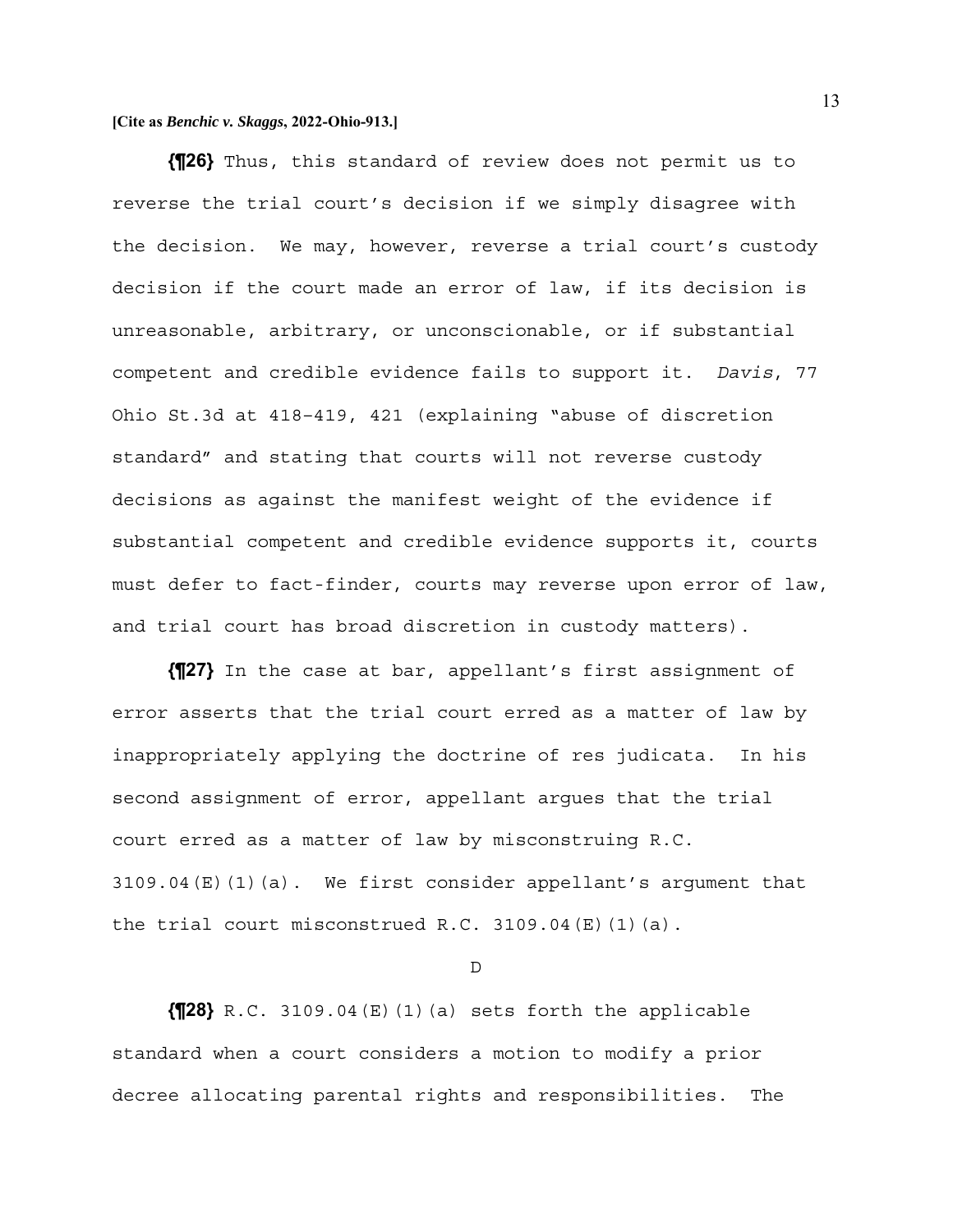statute prevents a trial court from modifying a prior decree

unless it finds, based on facts that have arisen since the prior decree or that were unknown to the court at the time of the prior decree, that a change has occurred in the circumstances of the child, the child's residential parent, or either of the parents subject to a shared parenting decree, and that the modification is necessary to serve the best interest of the child.

Moreover, the statute requires trial courts to

retain the residential parent designated by the prior decree or the prior shared parenting decree, unless a modification is in the best interest of the child and one of the following applies:

 (i) The residential parent agrees to a change in the residential parent or both parents under a shared parenting decree agree to a change in the designation of residential parent.

 (ii) The child, with the consent of the residential parent or of both parents under a shared parenting decree, has been integrated into the family of the person seeking to become the residential parent.

 (iii) The harm likely to be caused by a change of environment is outweighed by the advantages of the change of environment to the child.

**{¶29}** The statute thus creates a strong presumption in favor

of retaining the residential parent and precludes a trial court

from modifying a prior parental rights and responsibilities

decree unless the court finds all of the following: (1) a change

occurred in the circumstances of the child, the child's

residential parent, or a parent subject to a shared-parenting

decree, (2) the change in circumstances is based upon facts that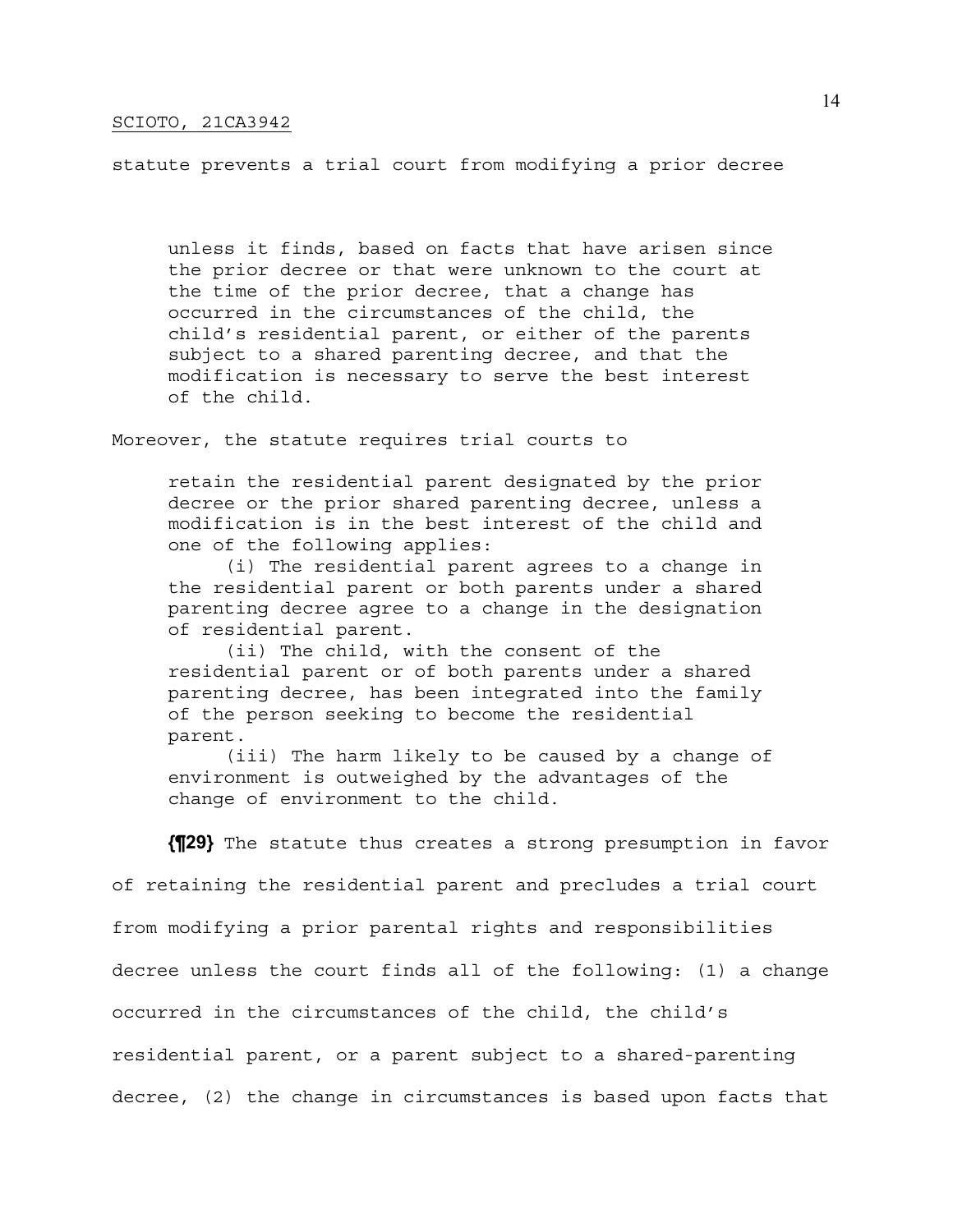arose since the court entered the prior decree or that were unknown to the court at the time of the prior decree; (3) the child's best interest necessitates modifying the prior custody decree; and (4) one of the circumstances specified in R.C. 3109.04(E)(1)(a)(i)-(iii) applies. *In re Brayden James*, 113 Ohio St.3d 420, 2007-Ohio-2335, 866 N.E.2d 467, ¶ 14; *accord Sites v. Sites*, 4th Dist. Lawrence No. 09CA19, 2010-Ohio-2748, 2010 WL 2391647, ¶ 17. Thus, the threshold question in a parental rights and responsibilities modification case is whether a change in circumstances has occurred since the prior decree allocating parental rights and responsibilities.

**{¶30}** A decree allocating parental rights and responsibilities is one that determines which "party or parties \* \* \* have the right to the ultimate legal and physical control of a child." *Fisher v. Hasenjager*, 116 Ohio St.3d 53, 2007- Ohio-5589, 876 N.E.2d 546, ¶ 22. In *Fisher*, the court explained that when the legislature amended R.C. 3109.04, it "changed the terms 'custody and control' to 'parental rights and responsibilities.'" *Id.* The court stated that "'"[c]ustody" resides in the party or parties who have the right to ultimate legal and physical control of a child.'" *Id.*, quoting *Braatz v. Braatz*, 85 Ohio St.3d 40, 44, 706 N.E.2d 1218 (1999), quoting *In re Gibson*, 61 Ohio St.3d 168, 171, 573 N.E.2d 1074 (1991). The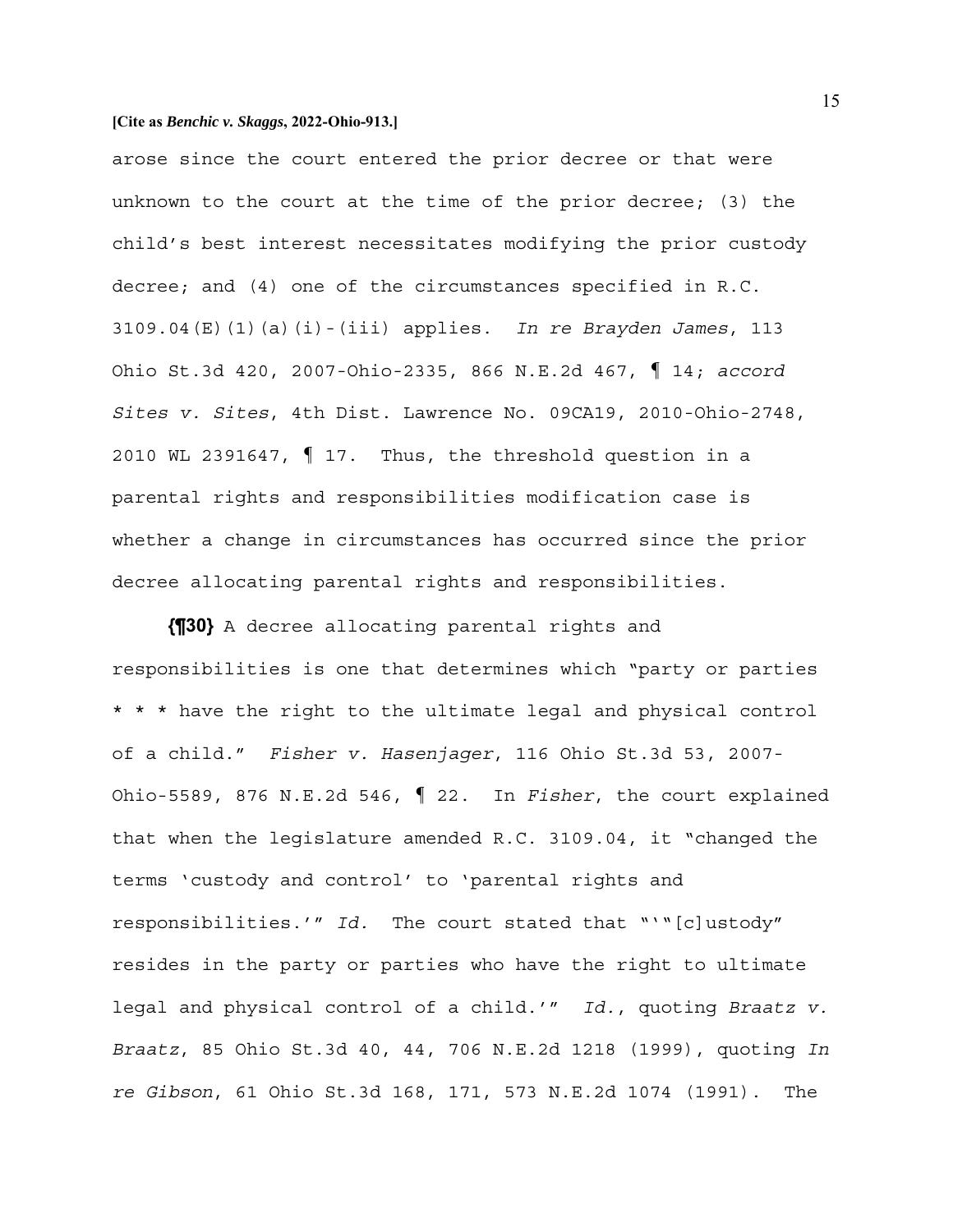court thus concluded that "parental rights and responsibilities" essentially means "custody and control." *Fisher v. Hasenjager*, 116 Ohio St.3d 53, 2007-Ohio-5589, 876 N.E.2d 546, ¶ 22.

**{¶31}** In the case sub judice, we agree with appellant that the trial court should not have determined that appellant could not present evidence that predated the court's March 2019 entry in order to establish that a change in circumstances had occurred. In our view, the court's March 2019 entry is not a "prior decree allocating parental rights and responsibilities for the care of children" within the meaning of R.C. 3109.04(E)(1)(a). The March 2019 entry did not allocate custody. Rather, the March 2019 entry added a provision to the court's January 2019 order to restore appellant's parenting time with the children. The R.C. 3109.04  $(E)$  (1) (a) change in circumstances requirement does not apply to motions to modify parenting time. *Hartman v. Hartman*, 8th Dist. Cuyahoga No. 107251, 2019-Ohio-1637, ¶ 16; *Banfield v. Banfield*, 12th Dist. Clermont No. CA2010-09-066, 2011-Ohio-3638, ¶ 39. Instead, R.C. 3109.051 governs motions to modify parenting time and does not require the court to find a change in circumstances before the court may modify a party's parenting time. *Hartman*; *Banfield*.

**{¶32}** In the present case, the trial court's February 23, 2015 order designated appellee the children's residential parent

16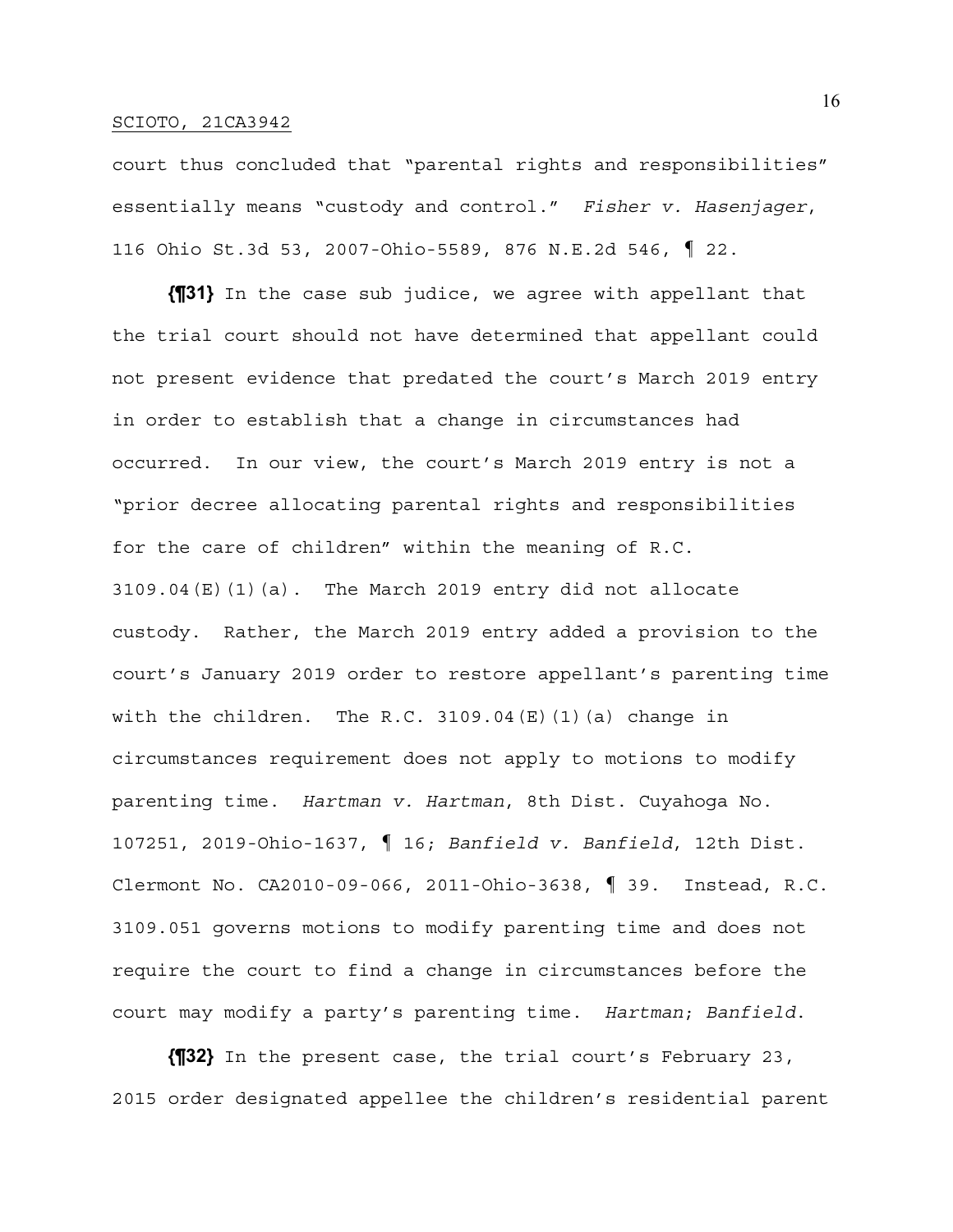and legal custodian. Appellee's status as the residential parent remained unchanged through the date appellant filed his motion to modify the prior allocation of parental rights and responsibilities. Thus, the date of the prior decree allocating parental rights and responsibilities, i.e., custody, is February 23, 2015. The trial court, therefore, should permit appellant to present evidence that predates the court's March 2019 entry.

**{¶33}** Accordingly, based upon the foregoing reasons, we sustain appellant's second assignment of error.

E

**{¶34}** Appellant also contends that the trial court incorrectly determined that the doctrine of res judicata prevented appellant from introducing evidence regarding the sexual abuse allegations.

**{¶35}** In Ohio, "[t]he doctrine of res judicata encompasses the two related concepts of claim preclusion, also known as res judicata or estoppel by judgment, and issue preclusion, also known as collateral estoppel." *O'Nesti v. DeBartolo Realty Corp.*, 113 Ohio St.3d 59, 2007-Ohio-1102, 862 N.E.2d 803, ¶ 6; *accord Baker by Thomas v. Gen. Motors Corp.*, 522 U.S. 222, 232– 34, 118 S.Ct. 657, 663–64, 139 L.Ed.2d 580 (1998), fn.5 (citations omitted) (explaining that the term, "res judicata," traditionally describes both "claim preclusion (a valid final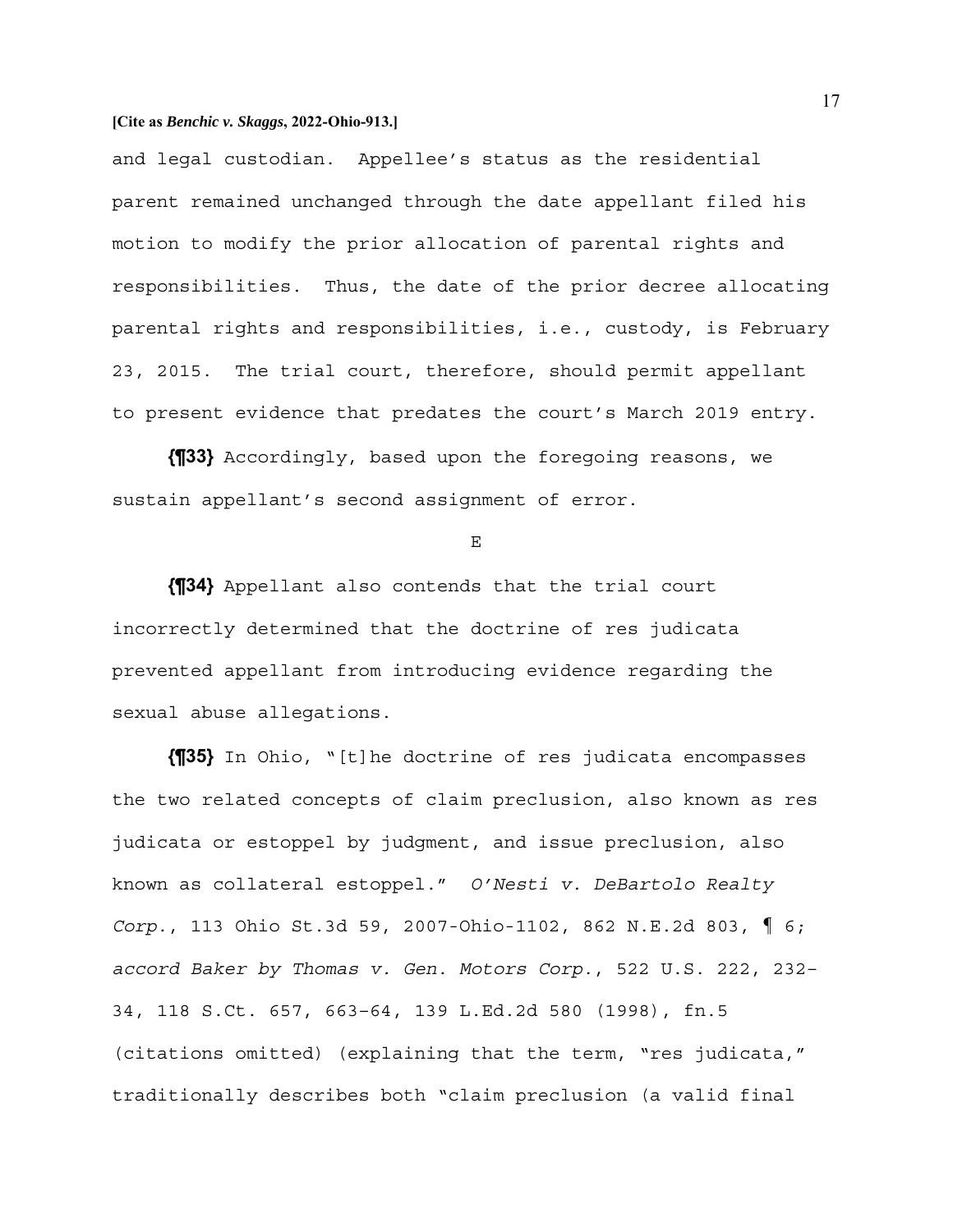adjudication of a claim precludes a second action on that claim or any part of it); and (2) issue preclusion, long called 'collateral estoppel' (an issue of fact or law, actually litigated and resolved by a valid final judgment, binds the parties in a subsequent action, whether on the same or a different claim").

 With regard to claim preclusion, a final judgment or decree rendered on the merits by a court of competent jurisdiction is a complete bar to any subsequent action on the same claim between the same parties or those in privity with them. [*Grava v. Parkman Twp.*, 73 Ohio St.3d 379, 381, 653 N.E.2d 226 (1995)], citing *Norwood v. McDonald*, 142 Ohio St. 299, 52 N.E.2d 67 (1943), paragraph one of the syllabus, and *Whitehead [v. Gen. Tel. Co.*, 20 Ohio St.2d 108, 254 N.E.2d 10 (1969)], paragraph one of the syllabus. Moreover, an existing final judgment or decree between the parties is conclusive as to all claims that were or might have been litigated in a first lawsuit. *Id.*  at 382, 653 N.E.2d 226, citing *Natl. Amusements, Inc. v. Springdale*, 53 Ohio St.3d 60, 62, 558 N.E.2d 1178 (1990). "'The doctrine of res judicata requires a plaintiff to present every ground for relief in the first action, or be forever barred from asserting it.'" *Id.* at 382, 653 N.E.2d 226, quoting *Natl. Amusements* at 62, 558 N.E.2d 1178.

*Brooks v. Kelly*, 144 Ohio St.3d 322, 2015-Ohio-2805, 43 N.E.3d 385, ¶ 7.

**{¶36}** Issue preclusion, or collateral estoppel, "'precludes the relitigation, in a second action, of an issue that has been actually and necessarily litigated and determined in a prior action.'" *Warrensville Hts. City School Dist. Bd. of Edn. v.*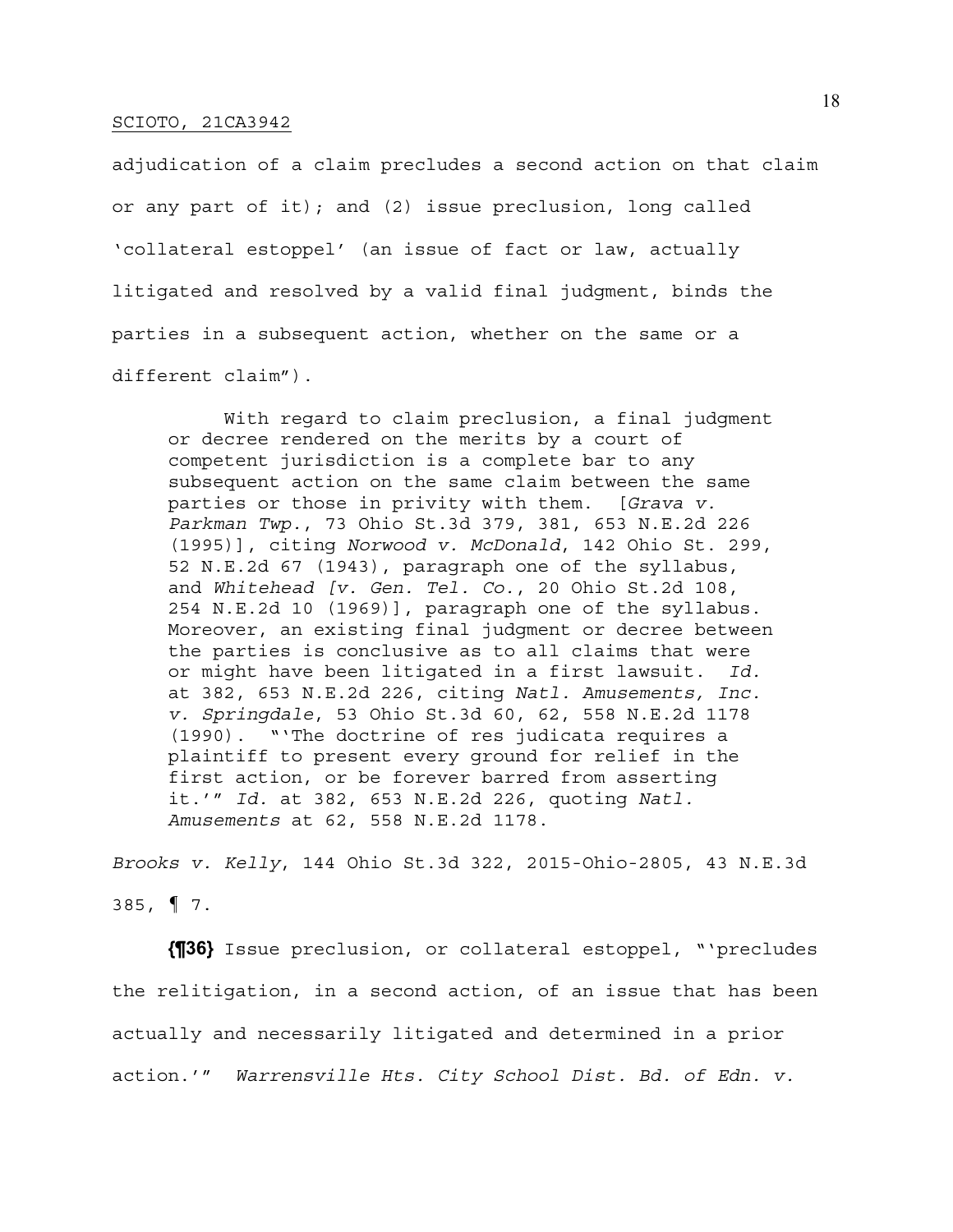*Cuyahoga Cty. Bd. of Revision*, 152 Ohio St.3d 277, 2017-Ohio-8845, 95 N.E.3d 359, ¶ 9, quoting *Whitehead v. Gen. Tel. Co.*, 20 Ohio St.2d 108, 112, 254 N.E.2d 10 (1969); *accord Lowe's Home Centers, Inc. v. Washington Cty. Bd. of Revision*, 154 Ohio St.3d 463, 2018-Ohio-1974, 116 N.E.3d 79, ¶ 33; *Ft. Frye Teachers Assn., OEA/NEA v. State Emp. Relations Bd.*, 81 Ohio St.3d 392, 395, 692 N.E.2d 140 (1998).

 While the merger and bar aspects of res judicata have the effect of precluding the relitigation of the same cause of action, the collateral estoppel aspect precludes the relitigation, in a second action, of an issue that has been actually and necessarily litigated and determined in a prior action that was based on a different cause of action. "In short, under the rule of collateral estoppel, even where the cause of action is different in a subsequent suit, a judgment in a prior suit may nevertheless affect the outcome of the second suit."

*Fort Frye*, 81 Ohio St.3d at 395 (citation omitted), quoting *Whitehead*, 20 Ohio St.2d at 112.

**{¶37}** We further note, however, that the doctrine of res judicata does not limit trial courts from modifying the allocation of parental rights and responsibilities and parenting time. *Kelm v. Kelm*, 92 Ohio St.3d 223, 227, 749 N.E.2d 299 (2001). Indeed, "as a practical matter, a custody and visitation order is never absolutely final." *Id.* Thus, applying the doctrine of res judicata to orders relating to parental rights and responsibilities and to parenting time is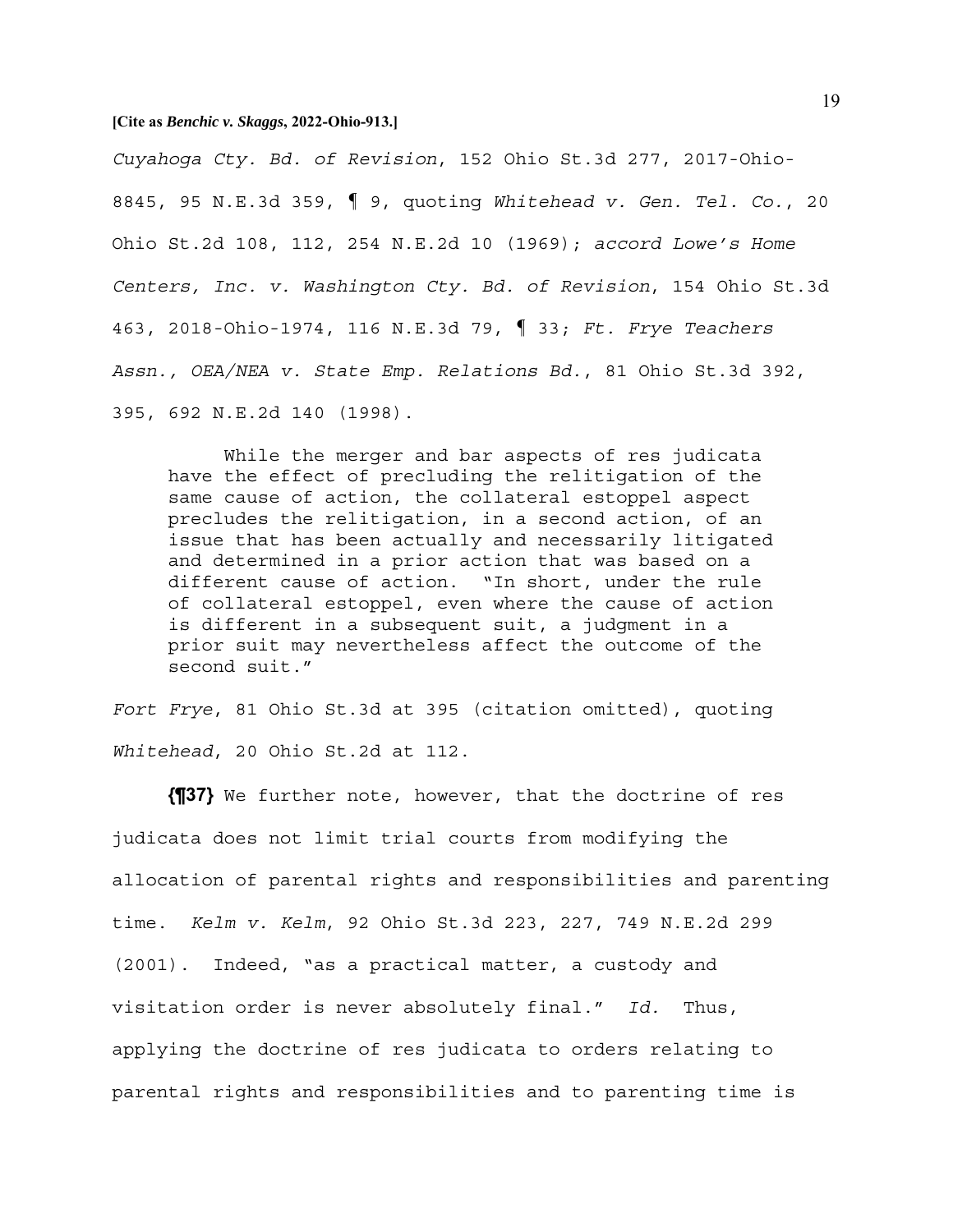"impractical." *Id.* Instead, "[t]he trial court has a continuing responsibility under R.C. 3109.04(B)(1) and  $(E)(1)(a)$ to protect the best interests of the children." *Id.* Accordingly, "in the area of custody and visitation, we sacrifice finality and some of our limited judicial resources in order to secure a higher value—the best interests of children." *Id.*

**{¶38}** In the case sub judice, we do not believe that the doctrine of res judicata prevents appellant from introducing evidence regarding the sexual abuse allegations. First, as the Ohio Supreme Court stated in *Kelm*, a trial court has a duty to protect the children's best interests. Thus, a trial court generally should not apply the doctrine of res judicata to limit evidence that impacts a child's best interests.

**{¶39}** Additionally, R.C. 3109.04(E)(1)(a) defines the time period that a trial court may consider when reviewing a motion to modify a prior allocation of parental rights and responsibilities. Under the statute, a court may consider events that have occurred since the date of the court's last decree allocating parental rights and responsibilities. As we previously stated, in the case at bar that date is February 23, 2015.

**{¶40}** We also find some merit to appellant's assertion that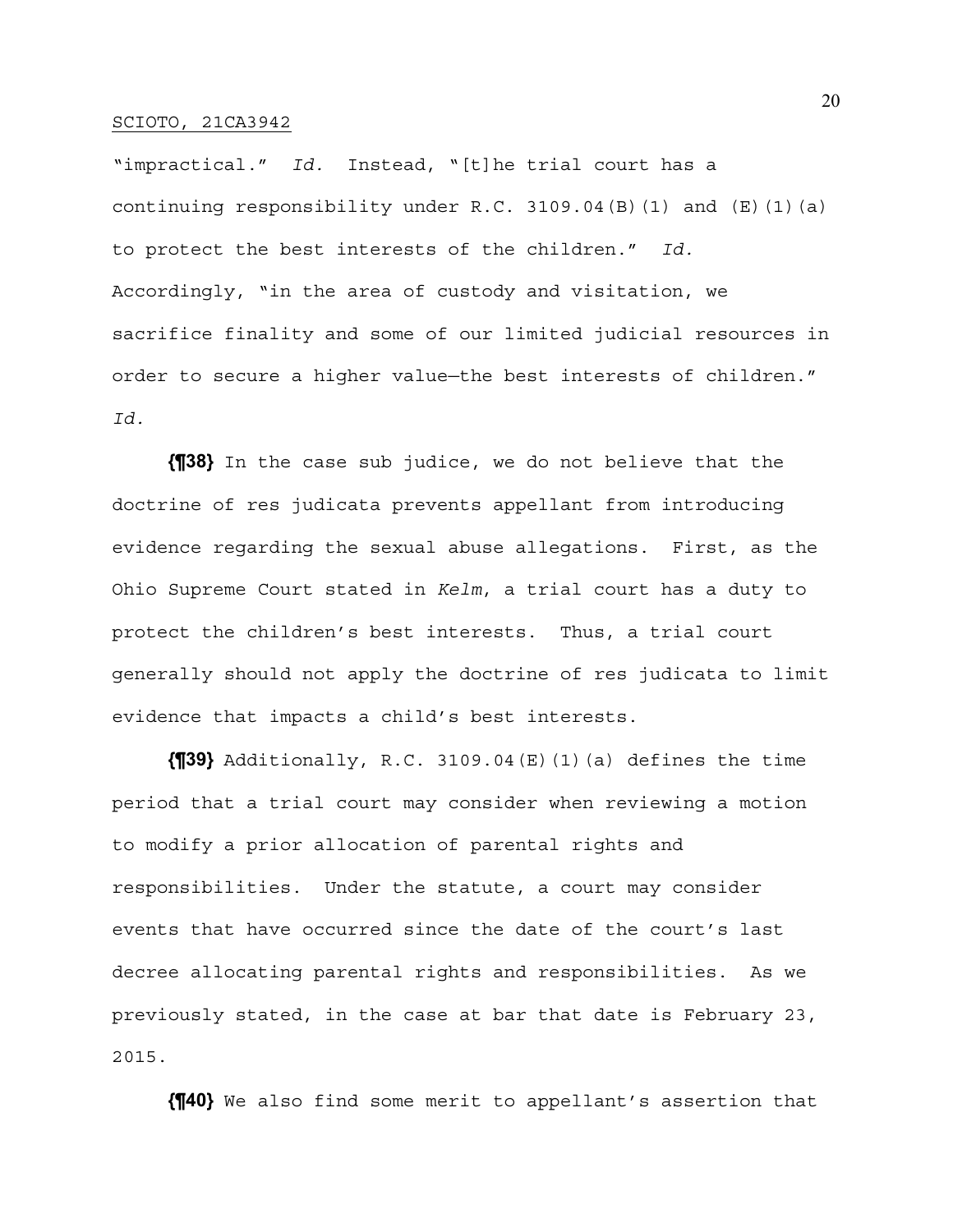the doctrine of collateral estoppel does not prevent him from introducing evidence regarding the sexual abuse allegations. Here, the parties did not actually litigate the issue. The parties did not present evidence regarding sexual abuse allegations, and the court did not hold a hearing to consider the allegations. Instead, the parties quickly agreed to resolve appellee's motion to suspend appellant's parenting time with the children. The court's order that incorporated the parties' agreement does not indicate that the parties agreed upon the merits of the sexual abuse allegations raised in appellee's motion. We thus conclude that appellant is not collaterally estopped from presenting evidence regarding the allegations.

**{¶41}** Accordingly, based upon the foregoing reasons, we sustain appellant's first assignment of error.

F

**{¶42}** In conclusion, we (1) sustain appellant's first and second assignments of error; (2) reverse the trial court's judgment that denied appellant's motion to modify the prior allocation of parental rights and responsibilities and remand for further proceedings consistent with this opinion.2 We also

<sup>2</sup> We hasten to add that our decision should not be construed as a comment on the merits of appellant's motion to modify. Instead, our decision means simply that the trial court must afford appellant a hearing at which he may present evidence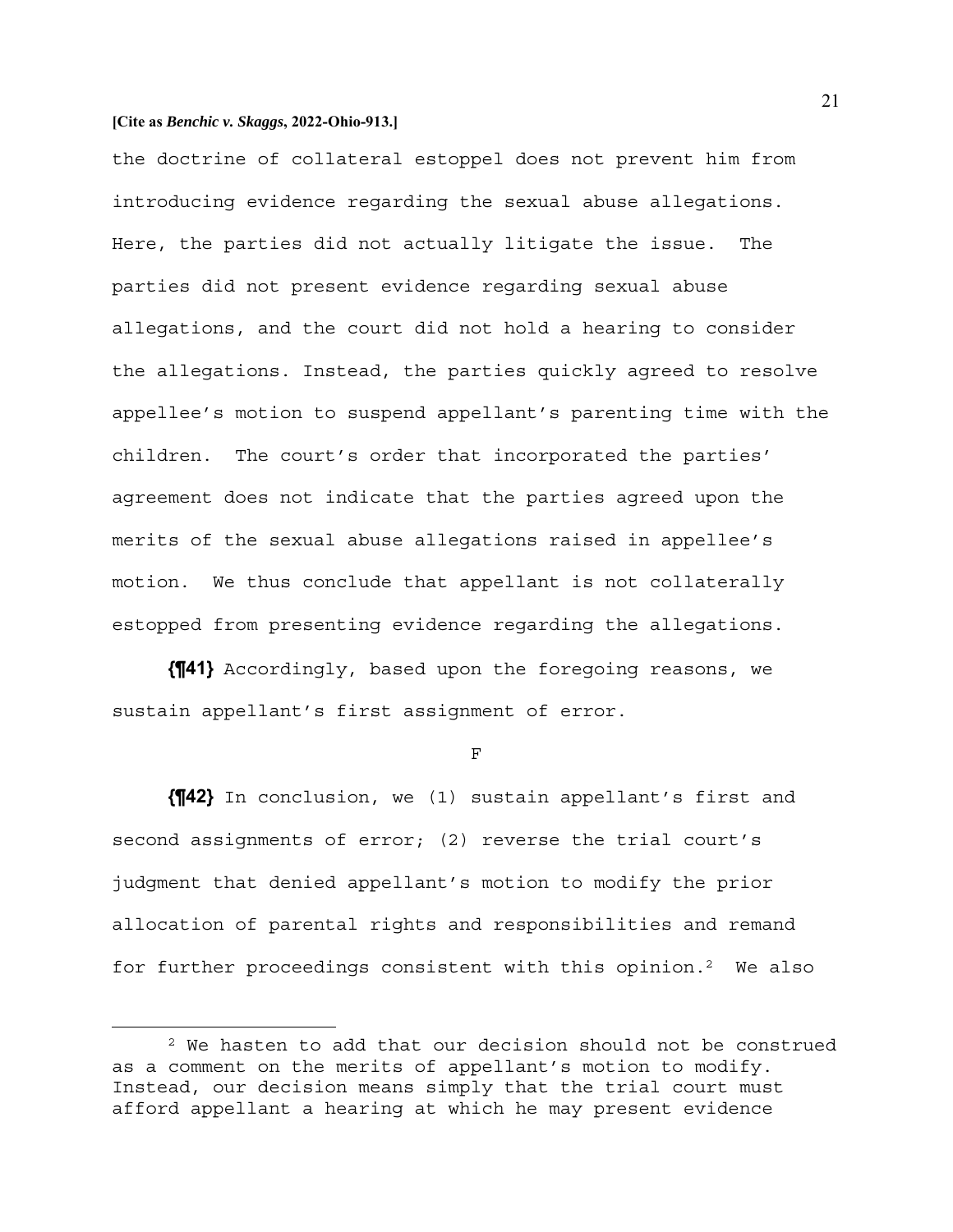leave undisturbed at this juncture the portion of the court's decision that restored appellee's status as the children's residential parent and legal custodian and that granted appellant parenting time as provided in the court's previous order. During the pendency of the motion to modify, the trial court may, in the exercise of its discretion, allocate parental rights and responsibilities in the manner it deems to be in the children's best interest.

> JUDGMENT REVERSED AND CAUSE REMANDED FOR FURTHER PROCEEDINGS CONSISTENT WITH THIS OPINION.

regarding the allegations and any other relevant evidence to show that a change in circumstances has occurred since the court's February 23, 2015 decree.